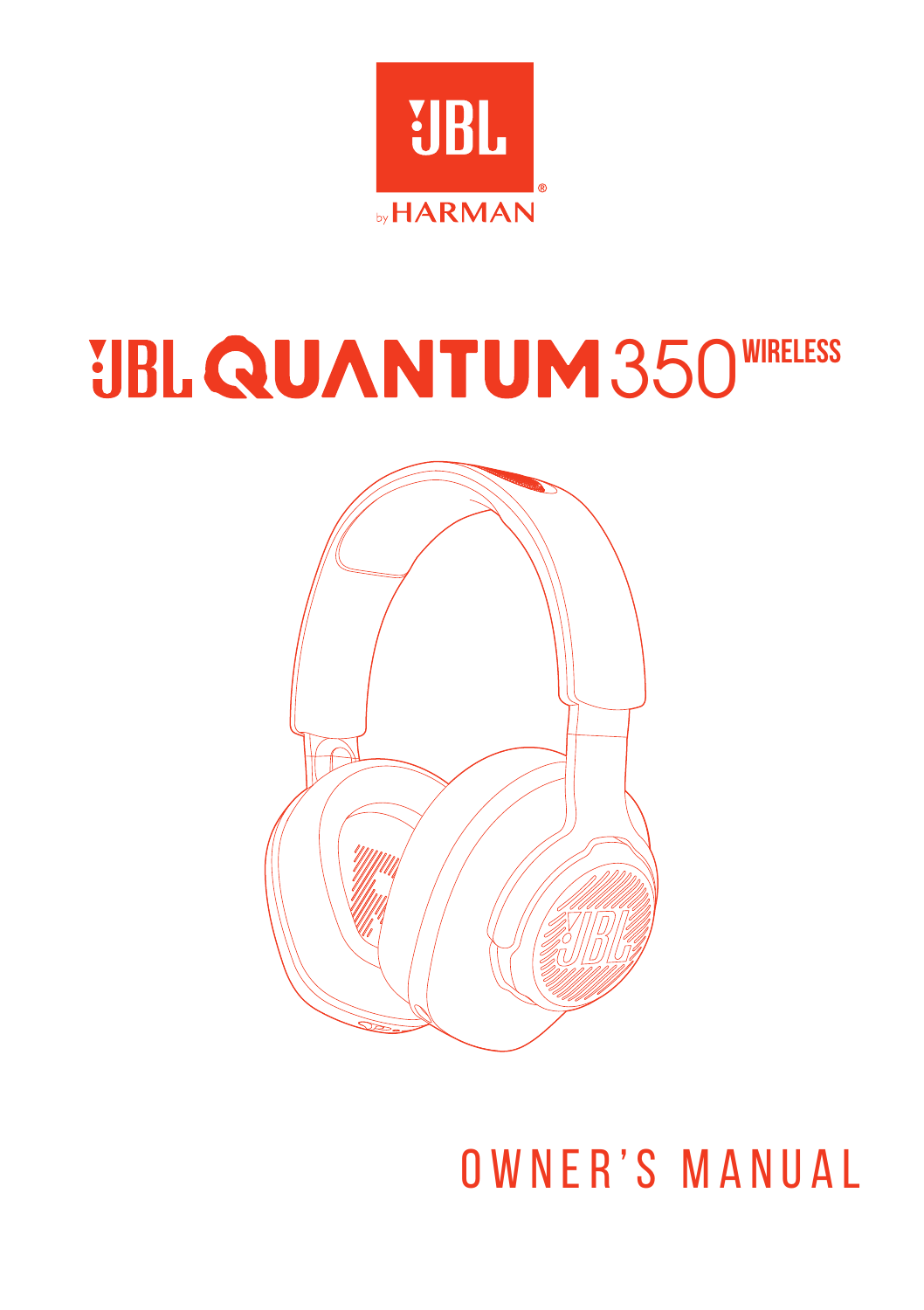# **TABLE OF CONTENTS**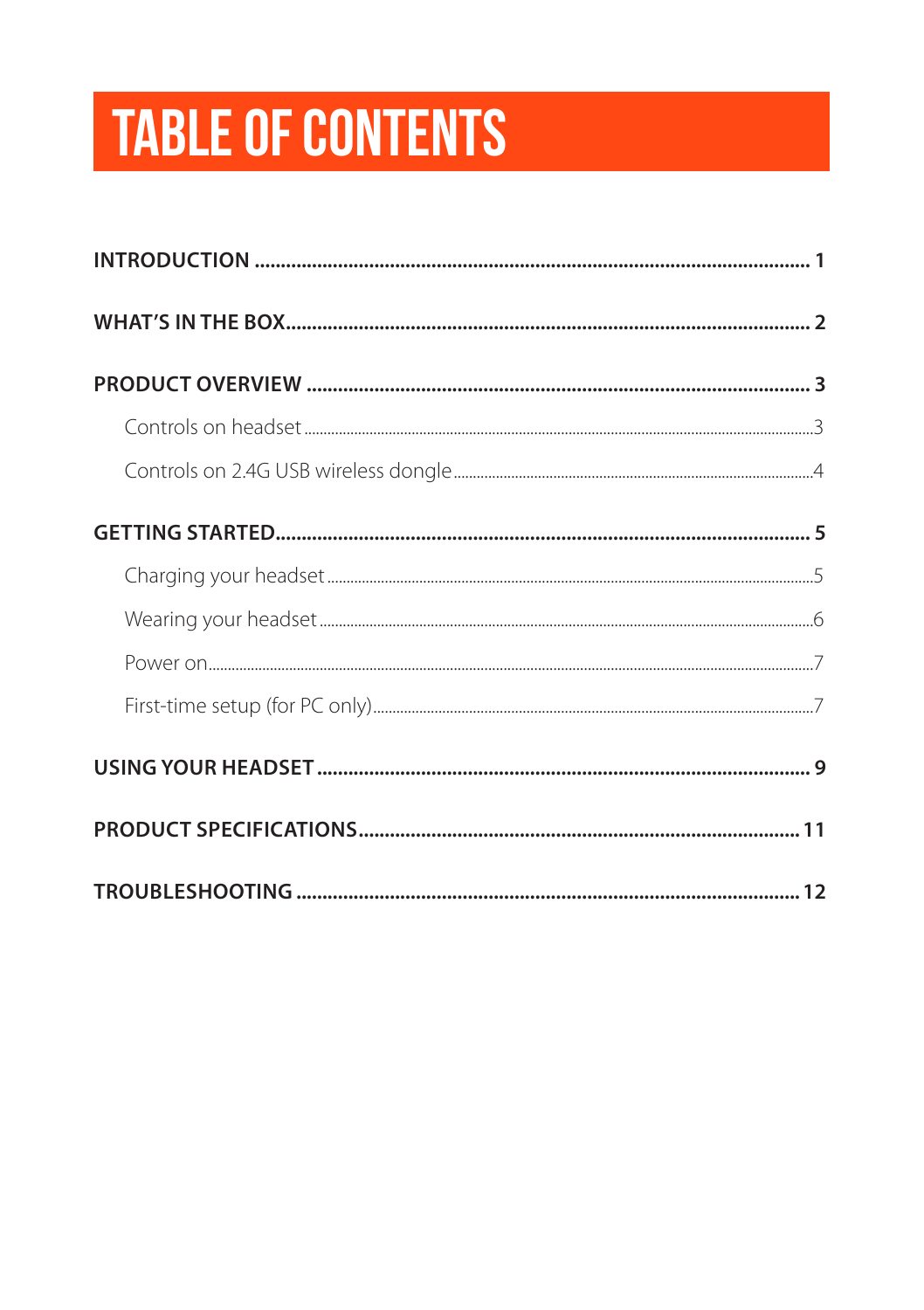# <span id="page-2-0"></span>**Introduction**

Congratulations on your purchase! This manual includes information on the QUANTUM350 WIRELESS gaming headset. We encourage you to take a few minutes to read this manual, which describes the product and includes step-by-step instructions to help you to set up and get started. Read and understand all the safety instructions before using your product.

If you have any questions about this product or its operation, please contact your retailer or customer service, or visit us at www.JBLQuantum.com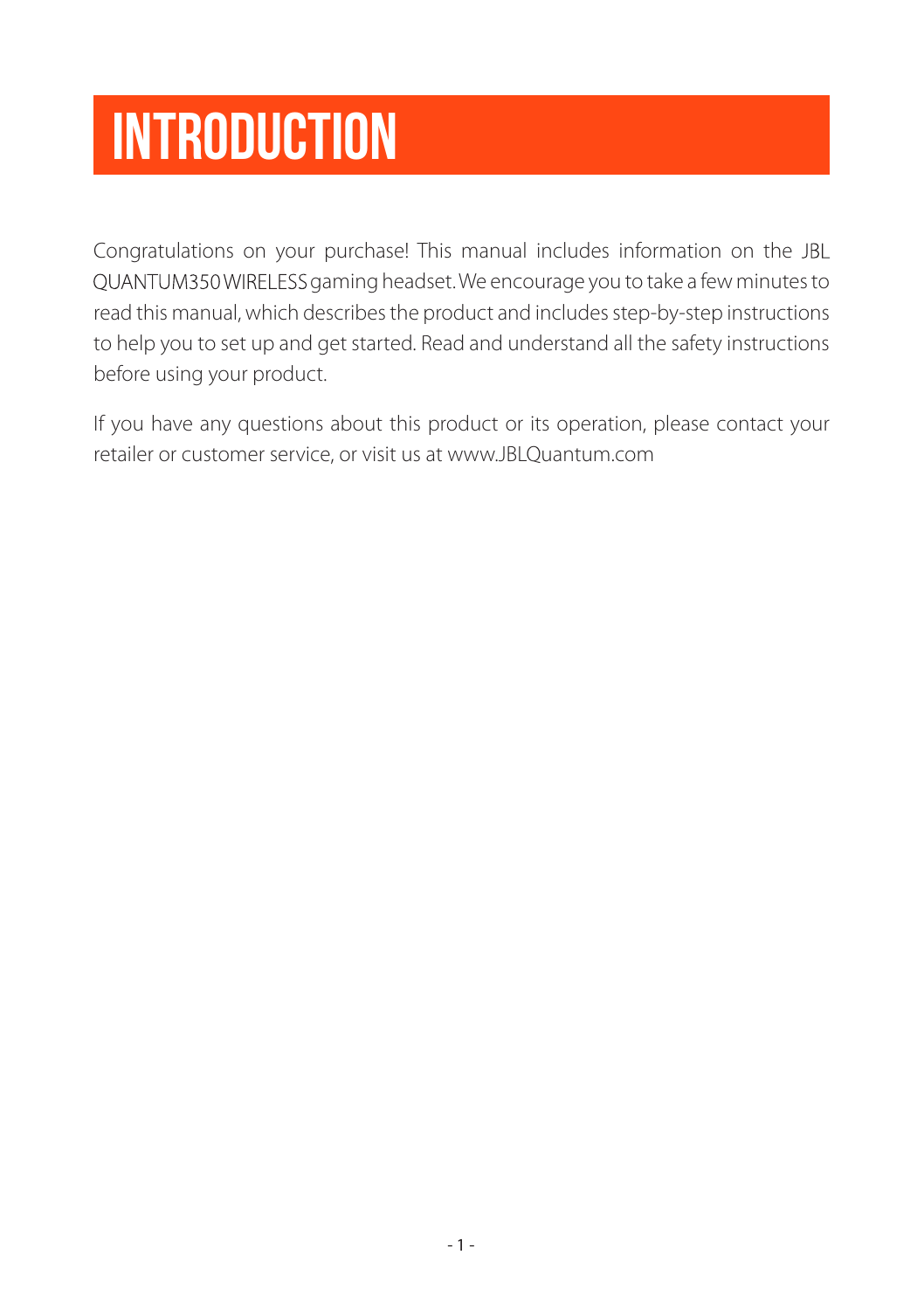# <span id="page-3-0"></span>**What's in the box**



- 01 JBL QUANTUM350 WIRELESS gaming headset
- 02 USB charging cable (USB-A to USB-C)
- 03 Removable microphone
- 04 2.4G USB wireless dongle
- 05 QSG, warranty card and safety sheet
- 06 Windshield foam for boom microphone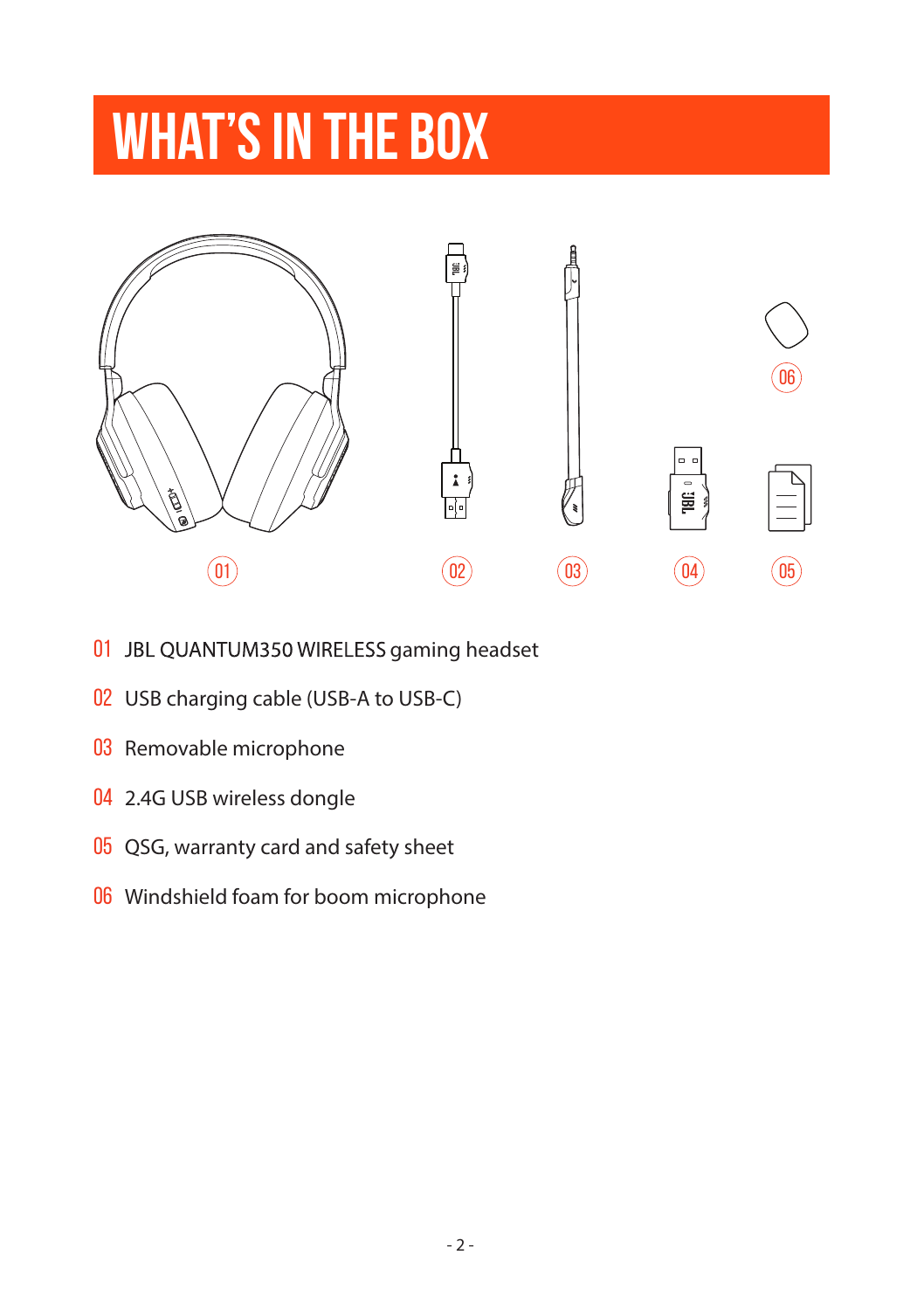# <span id="page-4-0"></span>**PRODUCT OVERVIEW**

## **Controls on headset**



#### 01 Volume +/- dial

**•** Adjusts headset volume.

#### 02 % button

**•** Press to mute or unmute the microphone.

#### 03 Charging LED

- **•** Indicates the charging and battery status.
- 04 USB-C port
- 05 Jack for 2.5 mm boom microphone
- 06 Flat-fold ear cup
- 07 Status LED (Power / 2.4G)
- 08 (b slider
	- **•** Slide upwards / downwards to power on / off the headset.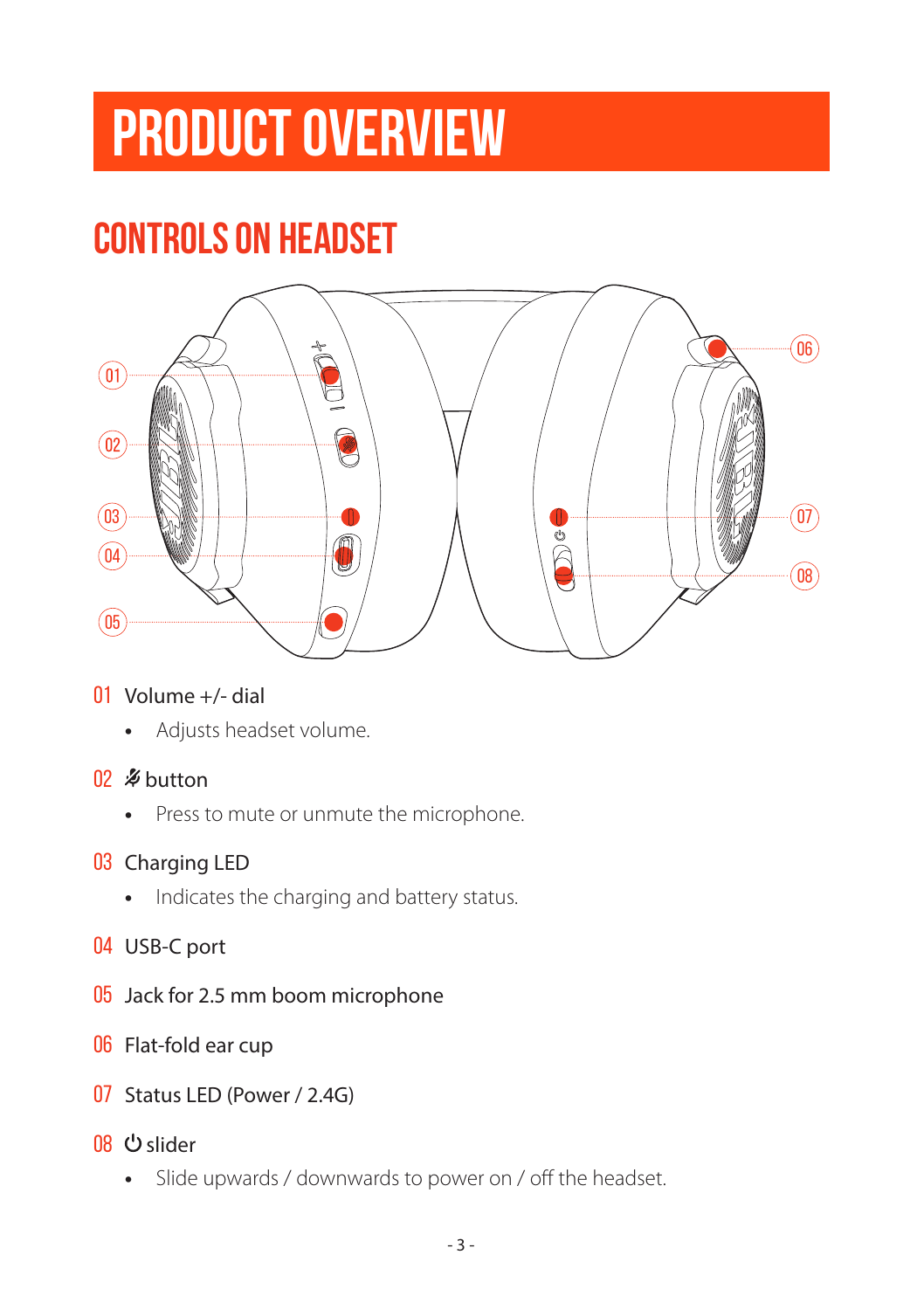## <span id="page-5-0"></span>**Controls on 2.4G USB wireless dongle**



#### 01 CONNECT button

**•** Hold for more than 5 seconds to enter 2.4G wireless pairing mode.

#### 02 LED

**•** Indicates the status of 2.4G wireless connection.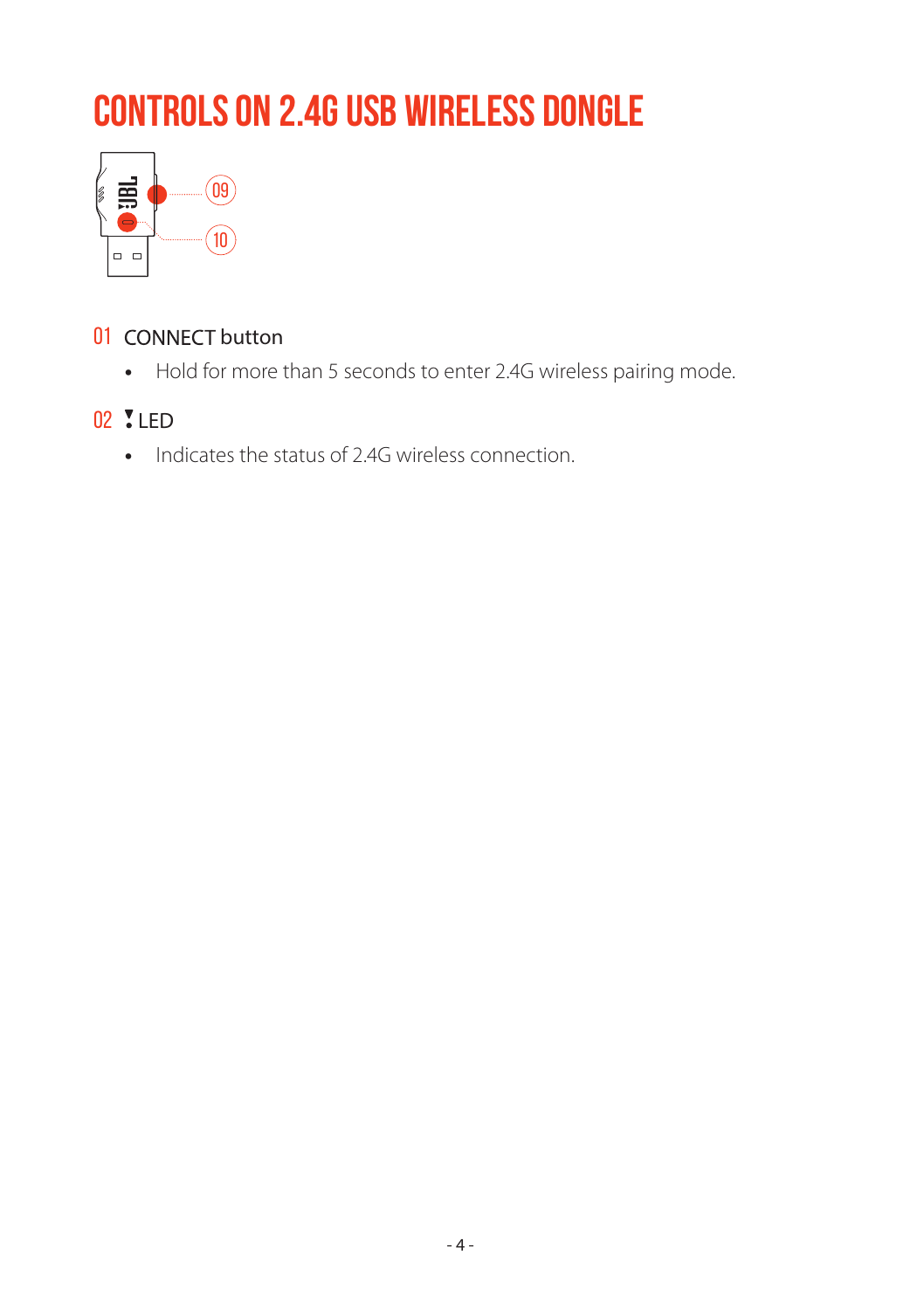# <span id="page-6-0"></span>**Getting started**

## <span id="page-6-1"></span>**Charging your headset**



Before use, fully charge your headset through the supplied USB-A to USB-C charging cable.

### **TIPS:**

- **•** It takes approximately 2 hours to fully charge the headset.
- **•** You can also charge your headset through a USB-C to USB-C charging cable (not supplied).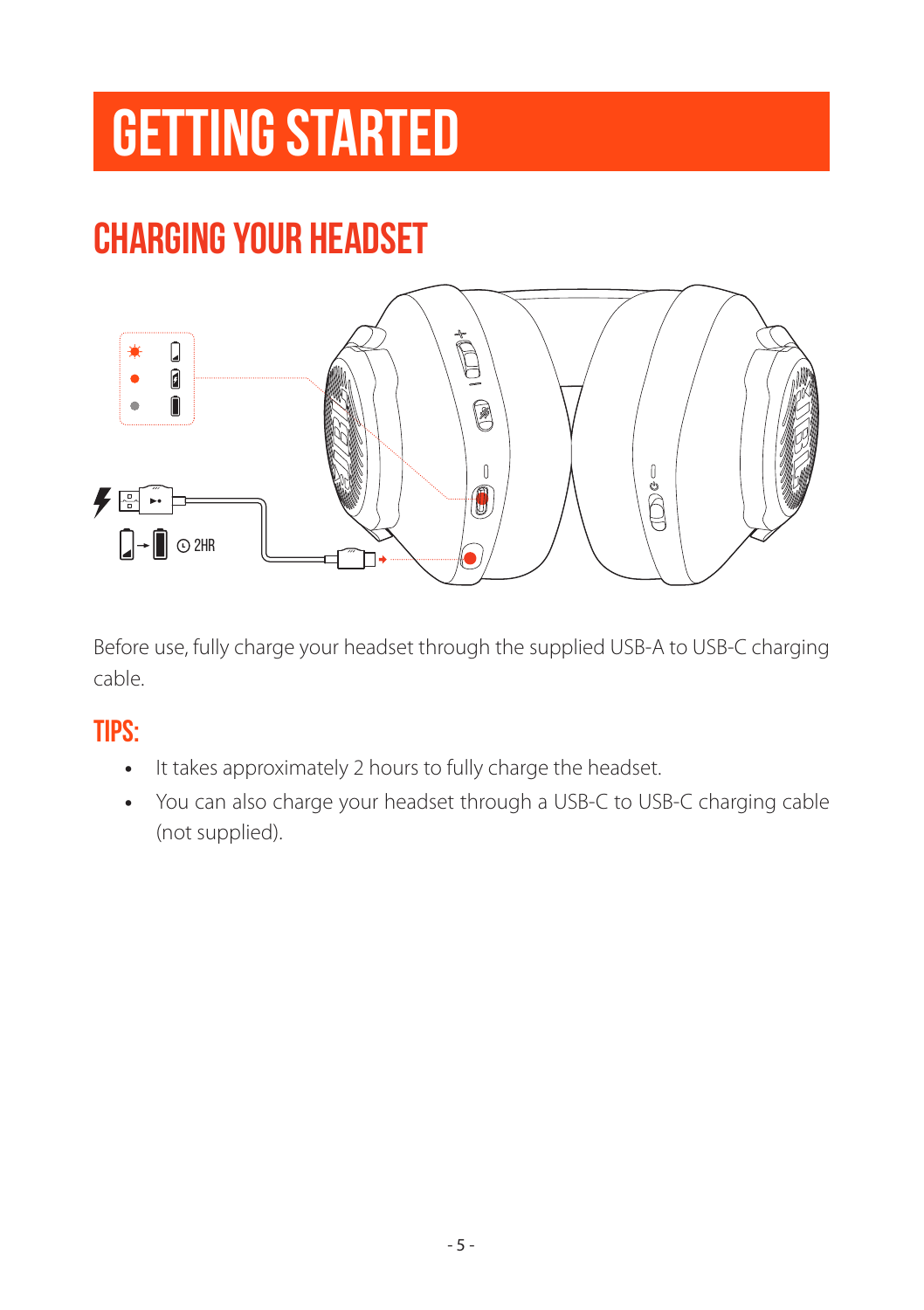## <span id="page-7-0"></span>**Wearing your headset**



- **1.** Attach the detachable boom microphone.
- **1.** Put the side marked **L** onto your left ear and the side marked **R** onto your right ear.
- **2.** Adjust the earpads and headband for a comfortable fit.
- **3.** Adjust the microphone as necessary.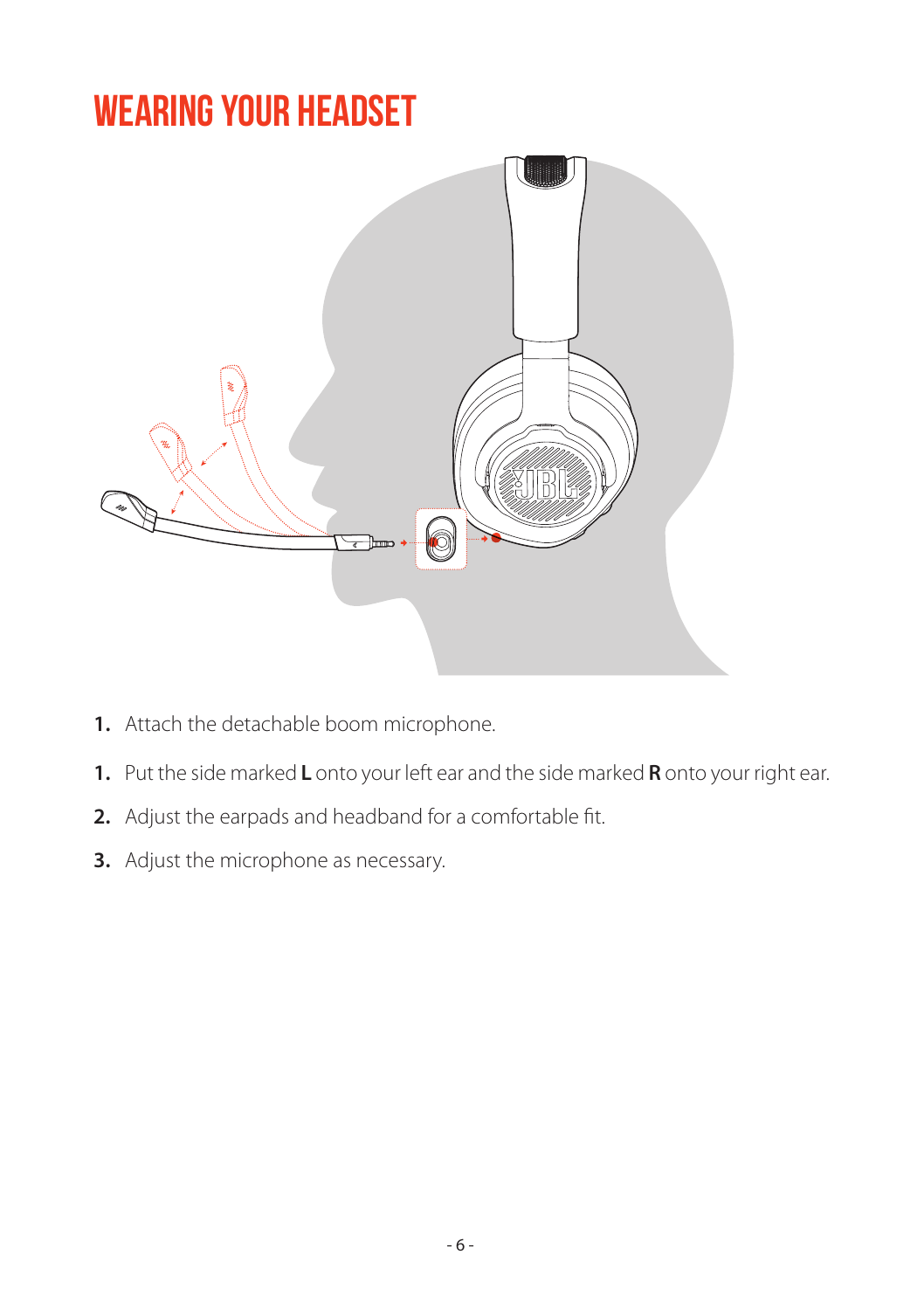## <span id="page-8-0"></span>**Power on**



- **•** Slide the power switch upwards to power on the headset.
- **•** Slide downwards to power off.
	- $\rightarrow$  The status LED glows solid white upon powering on.

## **First-time setup (for PC only)**

Download **JBL QuantumENGINE** from jblquantum.com/engine to gain access to Quantum 3D audio technologies.

### **Software requirements**

Platform: Windows 7 (64 bit) / Windows 10 (64 bit) only

500MB of free hard drive space for installation

### **TIP:**

• QuantumSURROUND available on Windows only. Software installation required.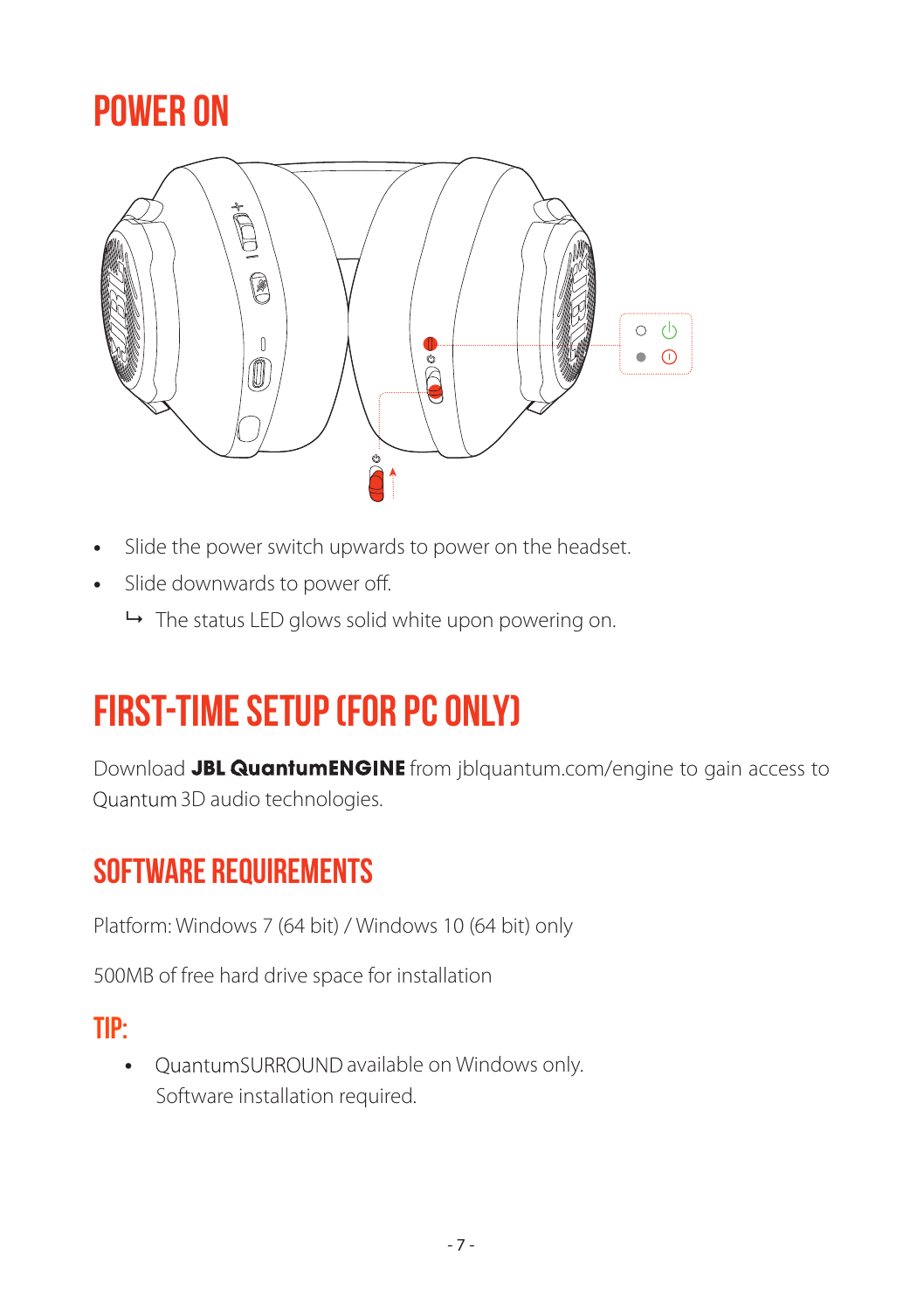- **1.** Connect the headset to your PC via 2.4G USB wireless connection (See ["Using](#page-10-1) [your headset"\)](#page-10-1).
- **2.** Go to "**Sound Settings**" -> "**Sound Control Panel**".
- 3. Under "Playback" highlight "JBL QUANTUM350 WIRELESS" and select "Set **Default**".
- 4. Under "Recording" highlight "JBL QUANTUM350 WIRELESS" and select "Set **Default**" .
- **5.** Follow the onscreen instructions to personalize your sound settings.

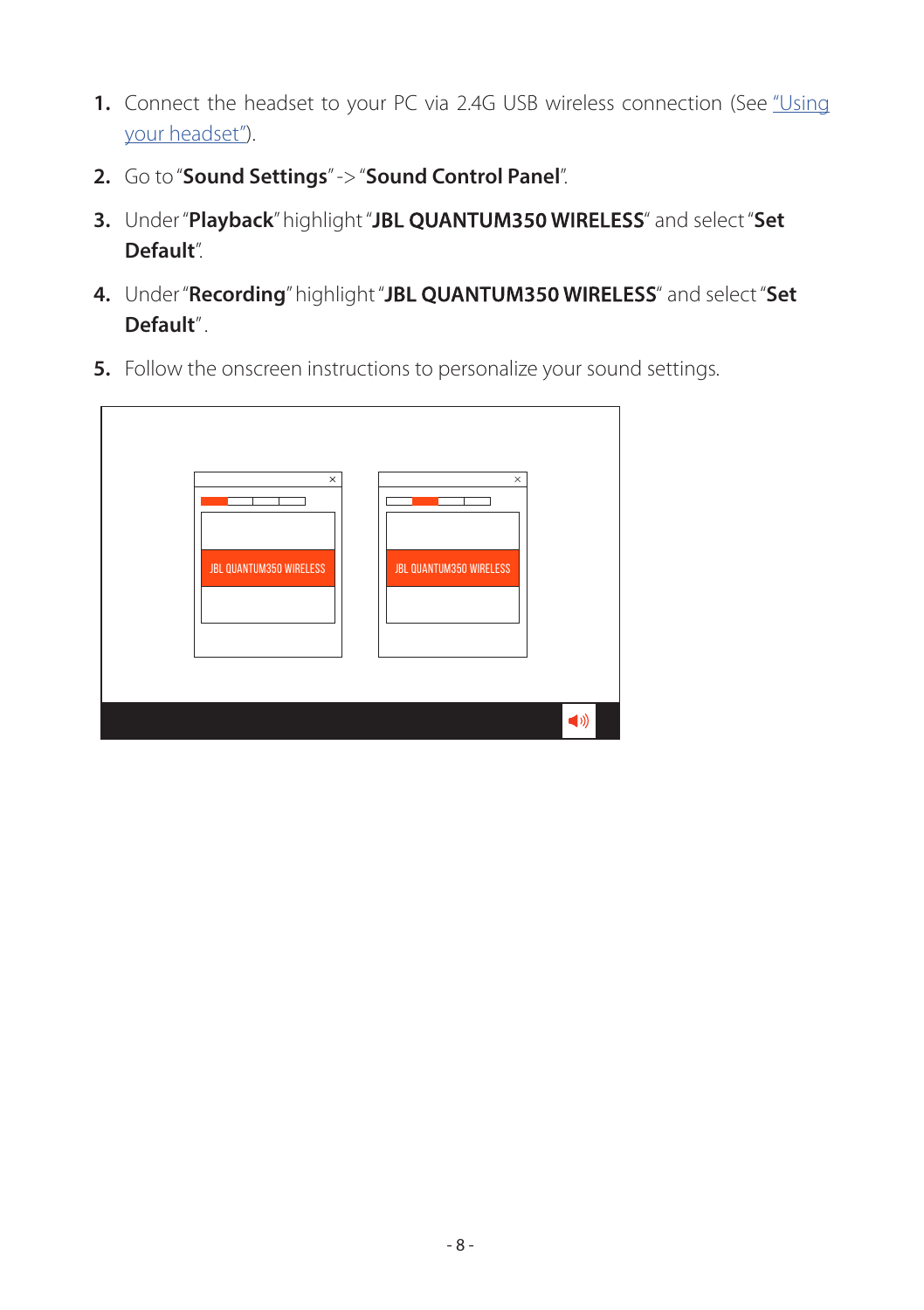# <span id="page-10-1"></span><span id="page-10-0"></span>**Using your headset**



- **1.** Plug the 2.4G USB wireless dongle into a USB-A port on your PC, Mac, PS4/PS5 console, or Nintendo Switch™ console.
- **2.** Power on the headset. It will pair and connect with the dongle automatically.

#### **Basic operation**

| <b>Controls</b> | <b>Operation</b>                        |
|-----------------|-----------------------------------------|
| ' Volume dial   | Adjust main volume.                     |
|                 | Press to mute or unmute the microphone. |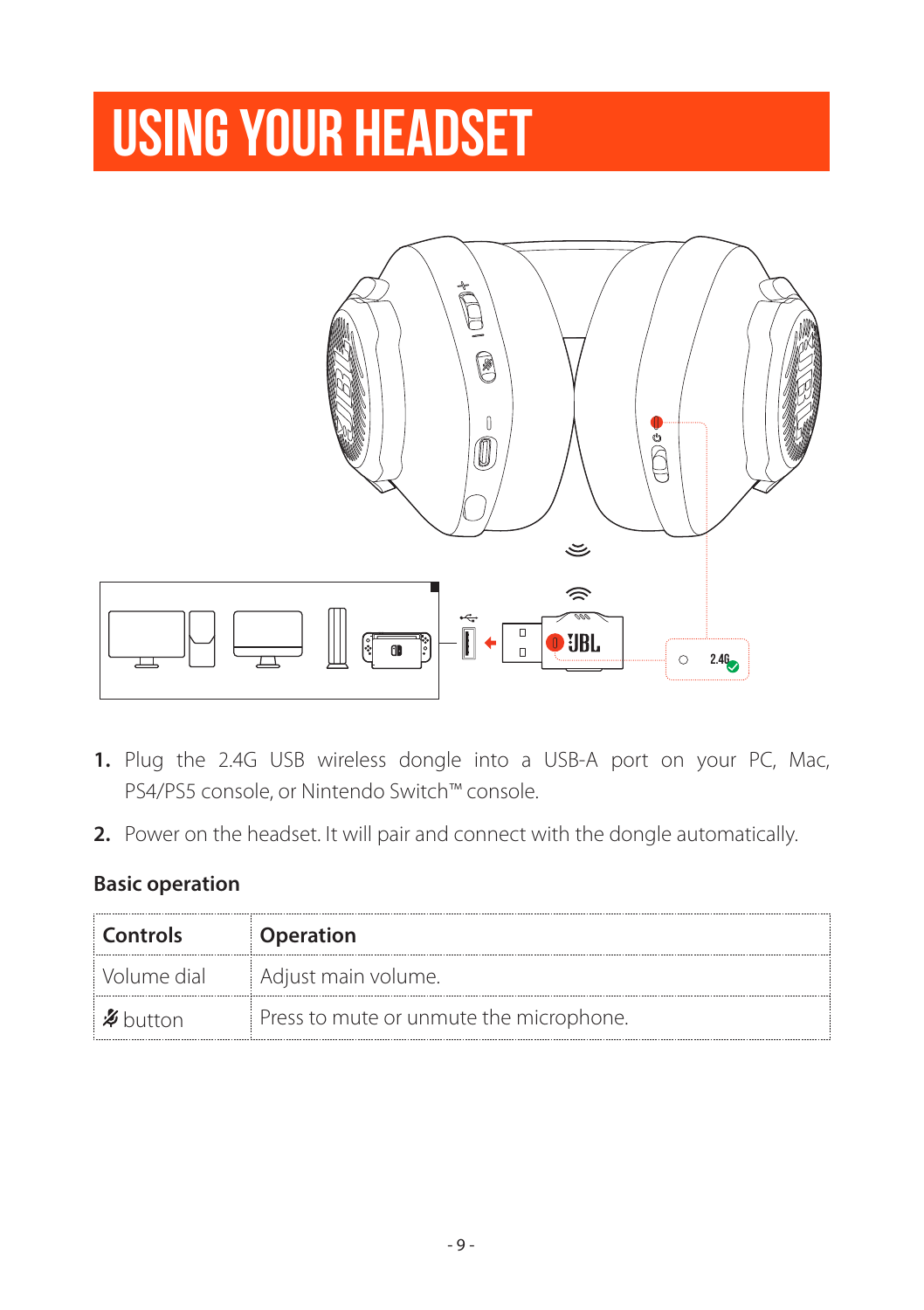## <span id="page-11-0"></span>**To pair manually**



- **1.** Power on the headset
- **2.** On the 2.4G USB wireless dongle, hold **CONNECT** for more than 5 seconds until the LED flashes white quickly.
	- $\rightarrow$  Both LEDs on the headset and dongle turn solid white after successful connection.

### **TIPS:**

- **•** While the headset is not being charged, it turns off automatically after 10 minutes without wireless connection, or after 30 minutes with wireless connection but no audio input.
- The **ILED** enters connecting mode (flashing slowly) after disconnection from the headset.
- **•** Compatibility with all USB-A ports is not guaranteed.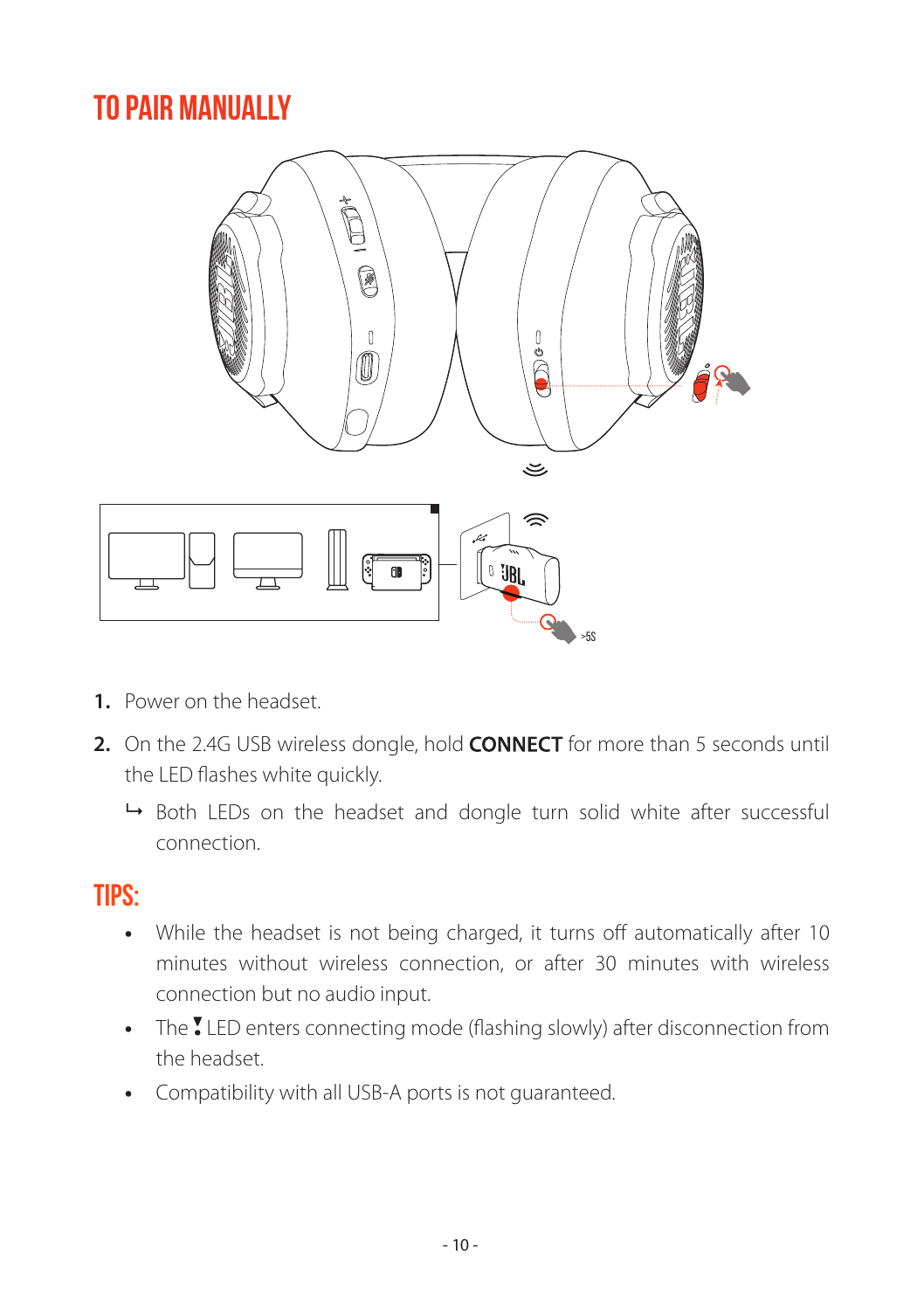# <span id="page-12-0"></span>**Product Specifications**

- **•** Driver size: 40 mm dynamic drivers
- **•** Frequency response: 20 Hz 20 kHz
- **•** Microphone frequency response: 100 Hz 10 kHz
- **•** Sensitivity: 115 dB SPL @1 kHz
- **•** Maximum SPL: 93 dB
- **•** Microphone sensitivity: -42 dBV/Pa @1 kHz
- **•** Impedance: 32 ohm
- **•** 2.4G Wireless transmitter power: <10 dBm/MHz & <20 dBm
- **•** 2.4G Wireless modulation: GFSK
- **•** 2.4G Wireless carrier frequency: 2402 MHz 2480 MHz
- **•** Battery type: Li-ion battery (3.7 V / 500 mAh)
- Power supply:  $5V = 1A$
- **•** Charging time: 2 hrs
- **•** Music play time: 22 hrs
- **•** Microphone pickup pattern: Omni-directional
- **•** Weight: 252 g
- **•** Maximum operation temperature: 45 °C

### **NOTE:**

**•** Technical specifications are subject to change without prior notice.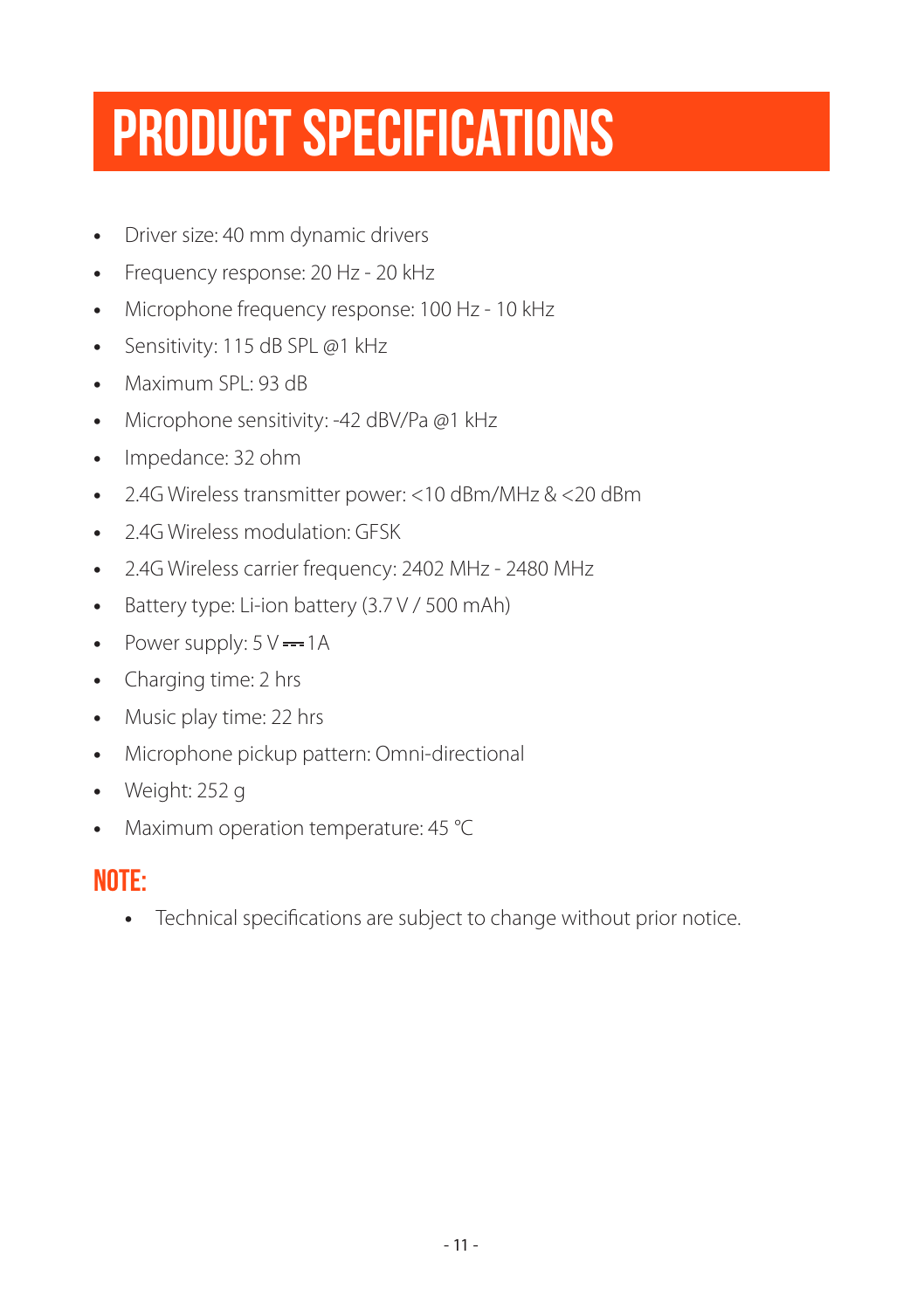# <span id="page-13-0"></span>**Troubleshooting**

If you have problems using this product, check the following points before you request service.

### **No power**

- **•** The headset turns off automatically after 10 minutes of inactivity. Power on the headset again.
- **•** Recharge the headset (see ["Charging your headset"](#page-6-1)).

### **2.4G pairing failed between headset and 2.4G USB wireless dongle**

**•** Move the headset closer to the dongle. If the issue remains, pair the headset with the dongle again manually (see ["To pair manually"](#page-11-0)).

## **No sound or poor sound**

- Make sure you have chosen **JBL QUANTUM350 WIRELESS** as the default device in the game sound settings of your PC, Mac or gaming console device.
- **•** Adjust volume on your PC, Mac or gaming console device.
- **•** You may experience obvious sound quality degradation when using the headset near a USB 3.0 enabled device. This is not a malfunction. Use an extension USB dock instead to keep the dongle as far from the USB 3.0 port as possible.
- **•** Make sure the headset and 2.4G wireless dongle are paired and connected successfully.
- **•** The USB-A ports on some gaming console devices may be incompatible with the JBL QUANTUM350 WIRELESS. This is not a malfunction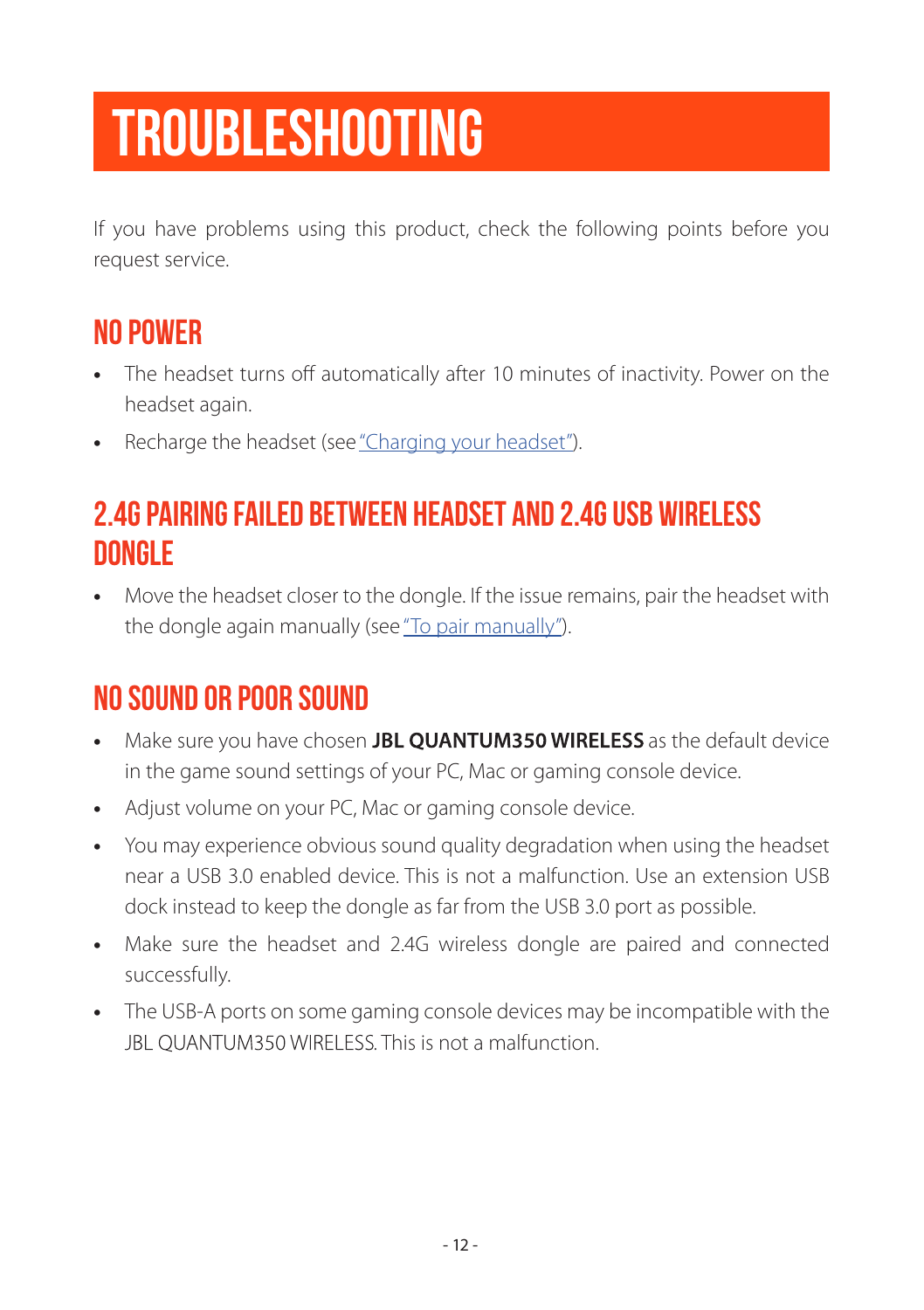### **My voice cannot be heard by my teammates**

- **•** Make sure you have chosen **JBL QUANTUM350 WIRELESS** as the default device in the chat sound settings of your PC, Mac or gaming console device.
- **•** Make sure the microphone is not muted.

## **No response or malfunction**

**•** Connect the headset to a powered USB-A port with the supplied USB charging cable, then disconnect the cable to reset the headset.